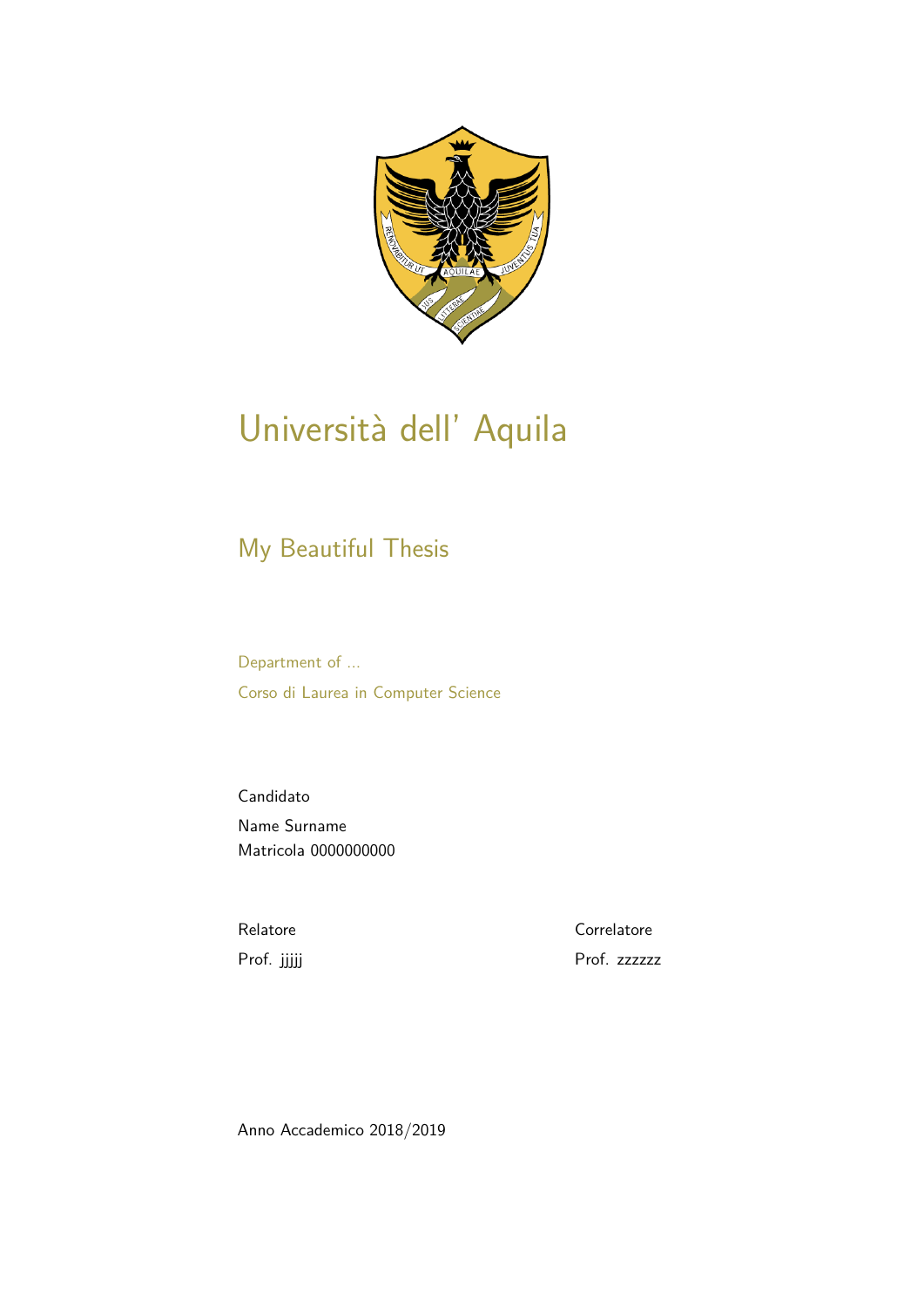#### **My Beautiful Thesis**

Tesi di Laurea. Università dell' Aquila

 $\odot$  2019 Name Surname. Tutti i diritti riservati

Questa tesi è stata composta con L<sup>A</sup>TEX e la classe uaqthesis.

Email dell'autore: [my@email.com](mailto:my@email.com)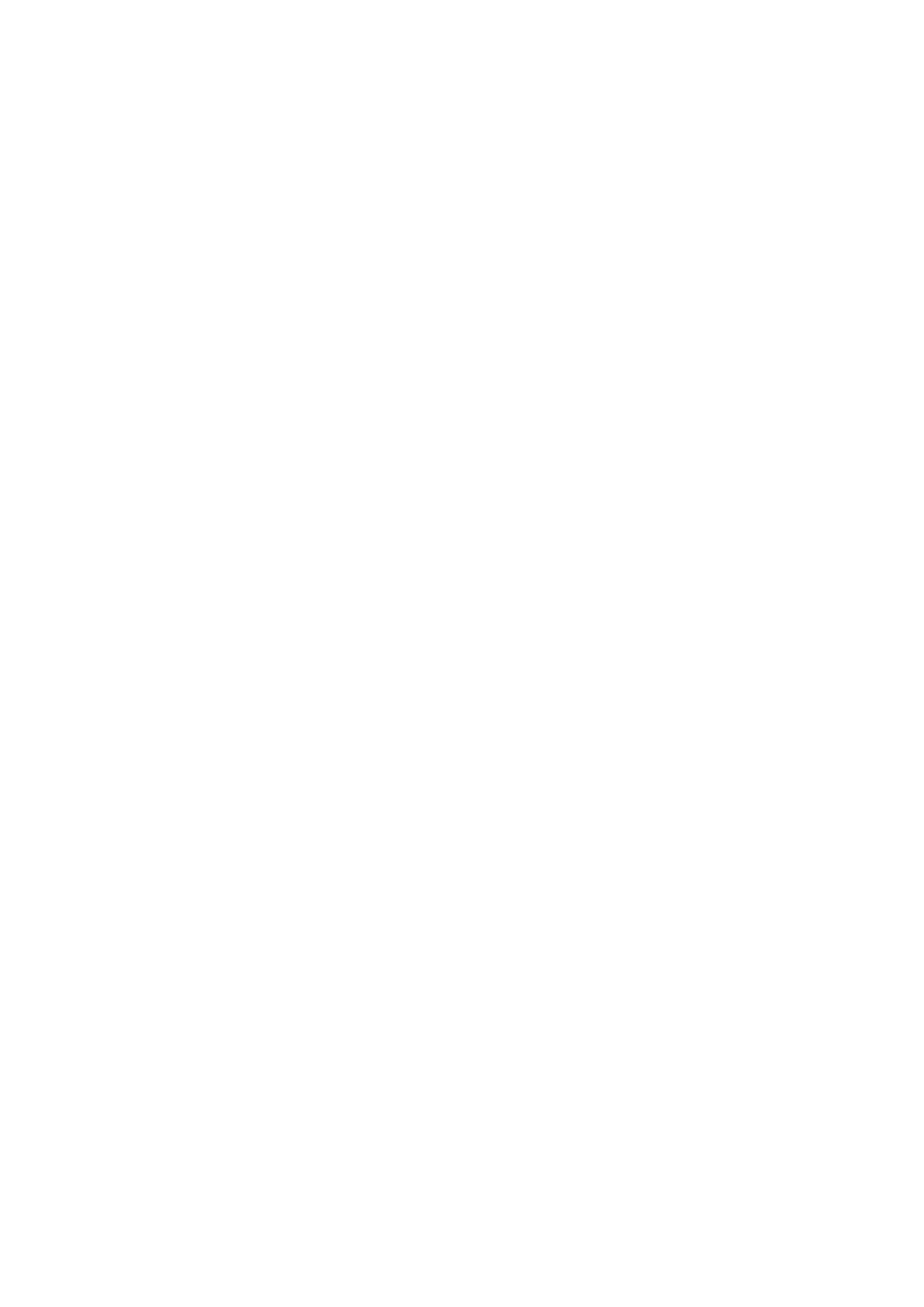## **Contents**

| Appendices<br>$\cdot$ 1 |                           | $\overline{\mathbf{2}}$ |
|-------------------------|---------------------------|-------------------------|
|                         | <b>Bibliography</b><br>-3 |                         |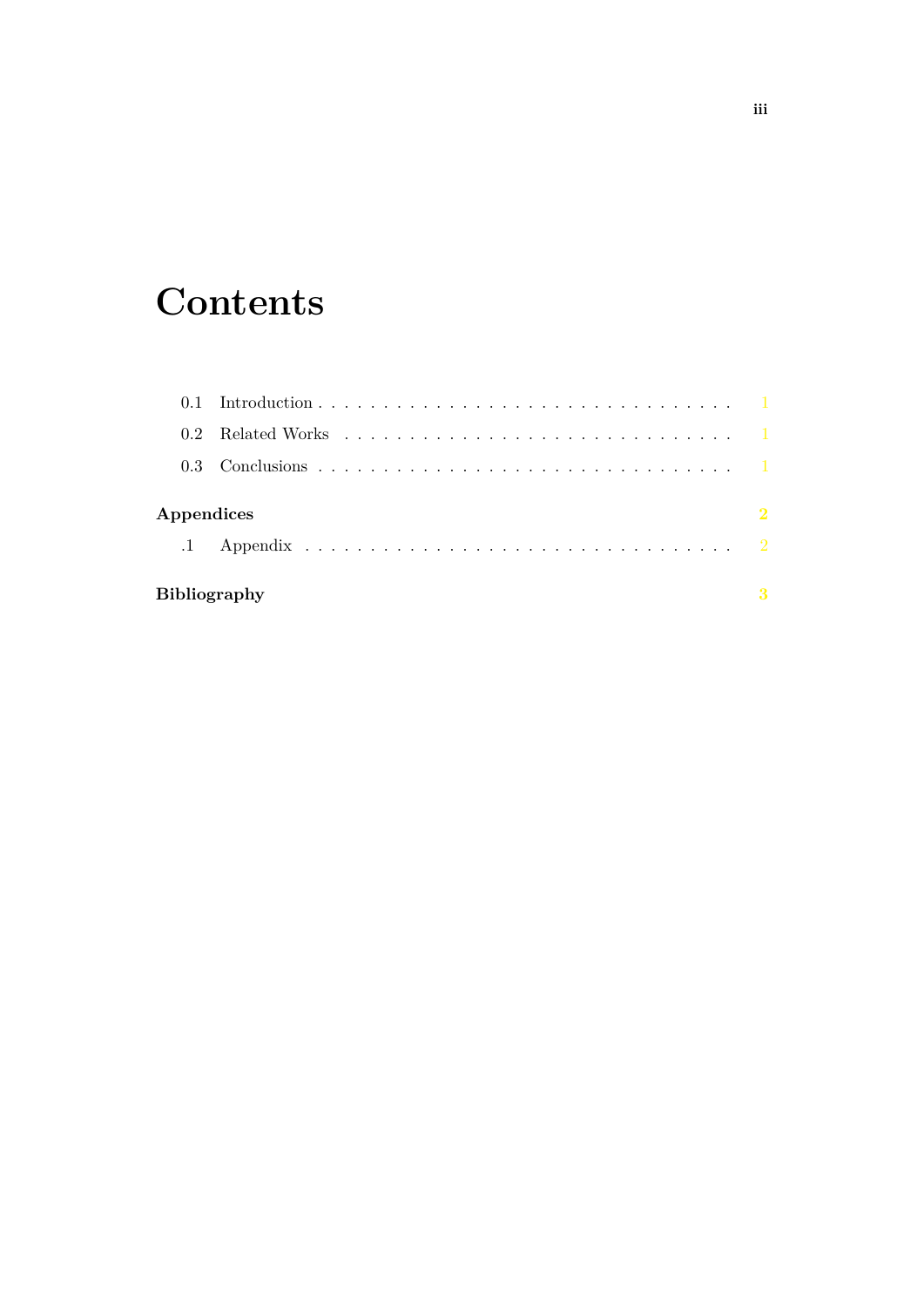- <span id="page-4-0"></span>**0.1 Introduction**
- <span id="page-4-1"></span>**0.2 Related Works**
- <span id="page-4-2"></span>**0.3 Conclusions**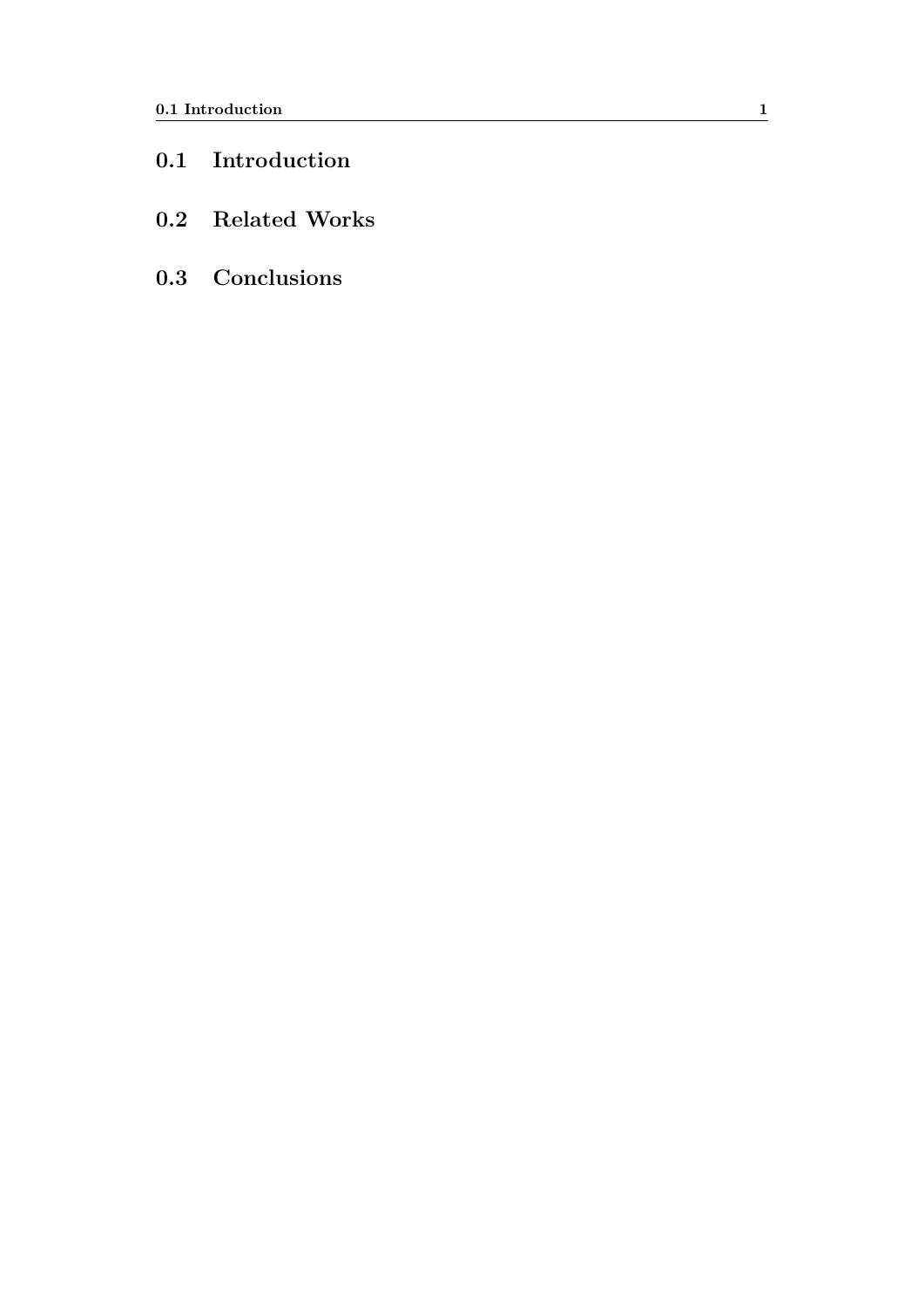#### <span id="page-5-0"></span>**.1 Appendix**